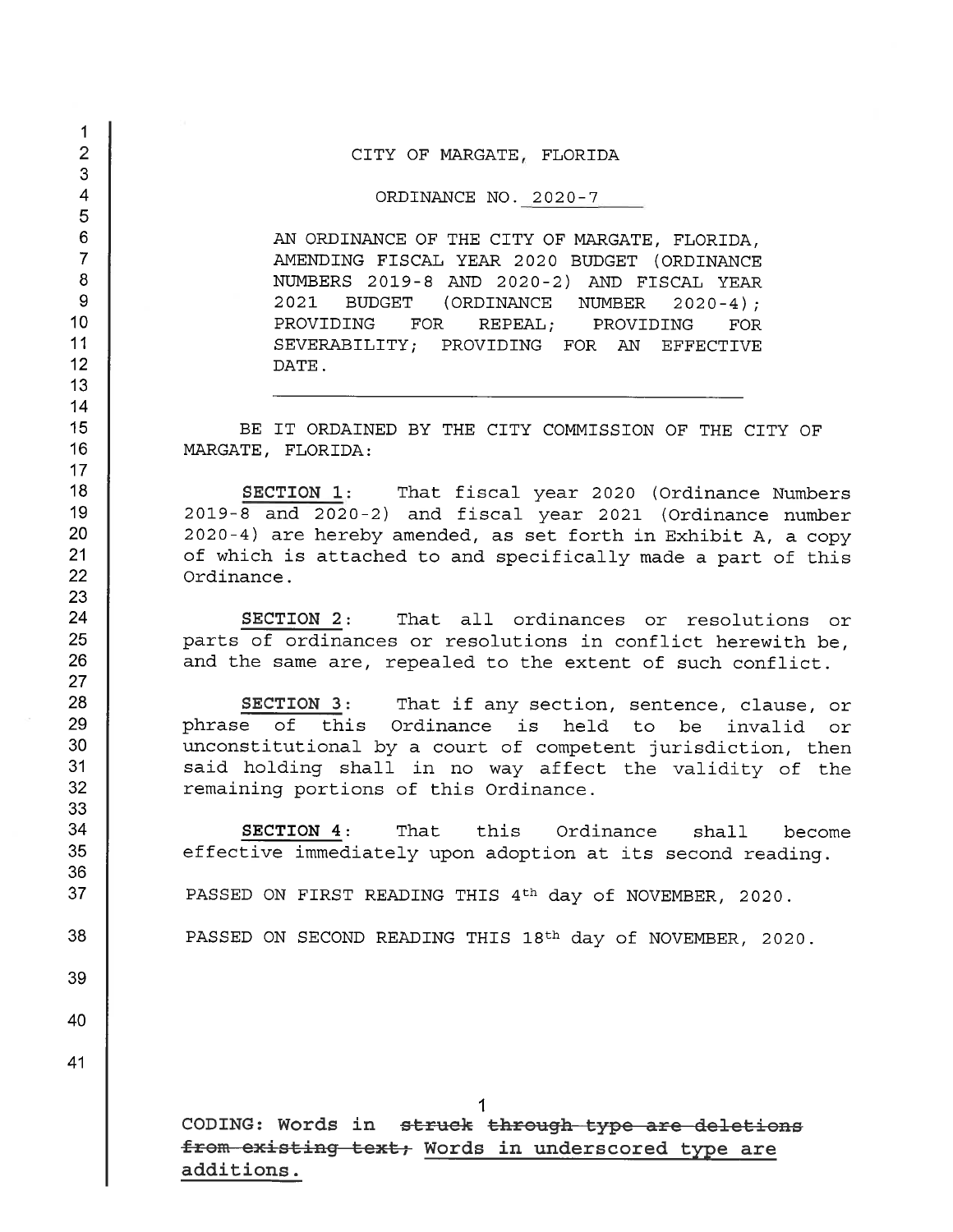ATTEST: JOSEPH J. KAVANAGH

MAYOR TOMMY RUZZANO

|          | RECORD OF VOTE - 1ST READING | RECORD OF VOTE - 2ND READING |     |
|----------|------------------------------|------------------------------|-----|
| Caggiano | YES                          | Caggiano                     | YES |
| Simone   | YES                          | Simone                       | YES |
| Arserio  | YES.                         | Arserio                      | YES |
| Schwartz | YES                          | Schwartz                     | YES |
| Ruzzano  | YES                          | Ruzzano                      | YES |
|          |                              |                              |     |

2<br>CODING: Words in struck through type are deletions from existing text, Words in underscored type are additions.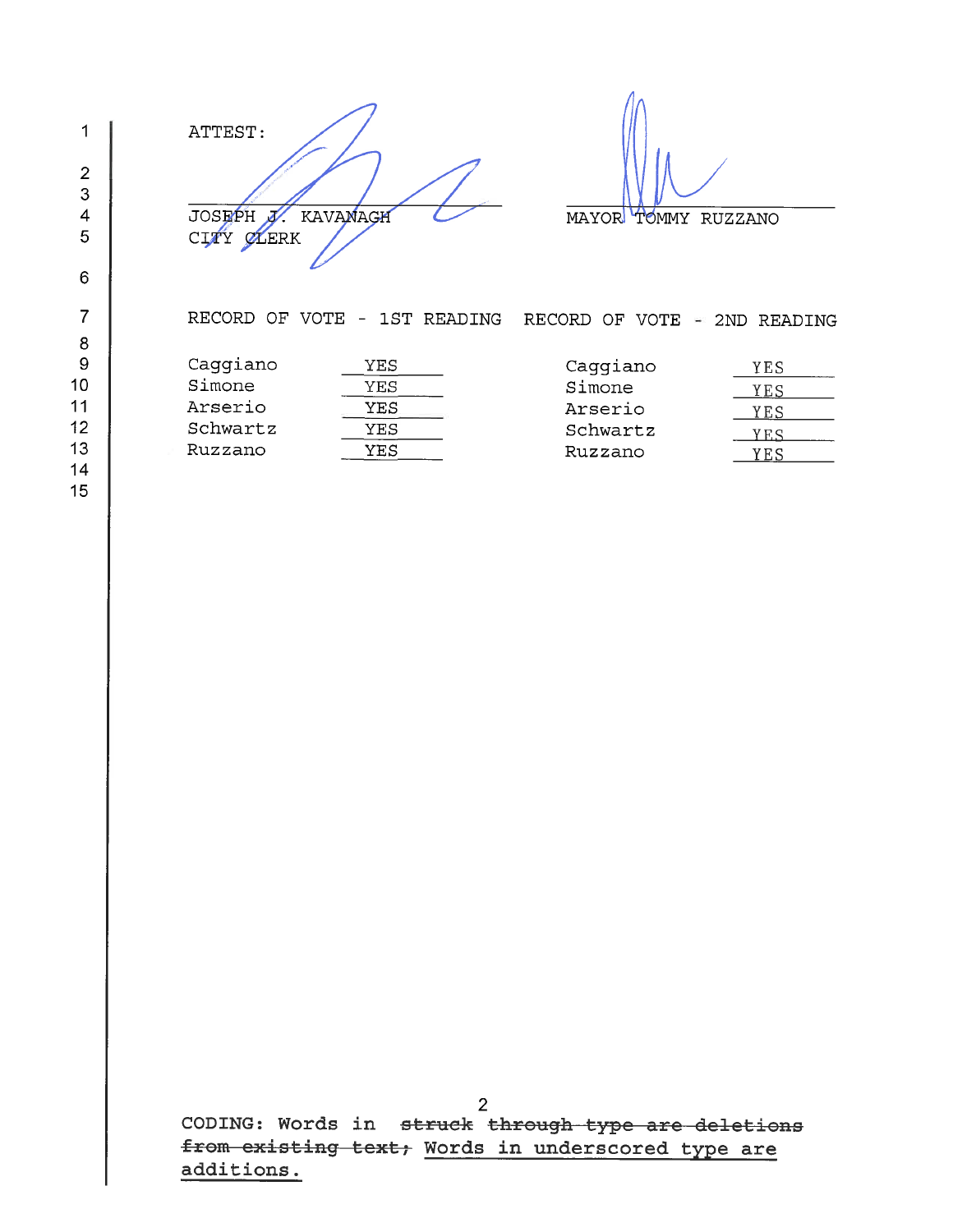| CITY OF MARGATE, FLORIDA                                                                                                                                                                                                                                                                                                                                                                                                                                                                                   |
|------------------------------------------------------------------------------------------------------------------------------------------------------------------------------------------------------------------------------------------------------------------------------------------------------------------------------------------------------------------------------------------------------------------------------------------------------------------------------------------------------------|
| ORDINANCE NO. 2019-8                                                                                                                                                                                                                                                                                                                                                                                                                                                                                       |
| AN ORDINANCE OF THE CITY OF MARGATE, FLORIDA,<br>ADOPTING AN OPERATING BUDGET FOR<br>THE CITY OF<br>MARGATE, FLORIDA, FOR THE PERIOD BEGINNING OCTOBER<br>1, 2019 AND ENDING SEPTEMBER 30, 2020; PROVIDING<br>FOR A BUDGET FOR THE GENERAL FUND, SPECIAL REVENUE<br>FUNDS, DEBT SERVICE FUNDS, CAPITAL PROJECTS FUNDS,<br>ENTERPRISE FUNDS, AND INTERNAL SERVICE FUND;<br>PROVIDING FOR A MILLAGE RATE; PROVIDING<br><b>FOR</b><br>REPEAL; PROVIDING FOR SEVERABILITY; PROVIDING FOR<br>AN EFFECTIVE DATE. |
| WHEREAS, pursuant to the City Charter of the City of<br>Margate, Florida, and state law, a proposed budget of the<br>estimated revenues and expenses for the fiscal year 2019/2020<br>has been prepared and reviewed; and                                                                                                                                                                                                                                                                                  |
| WHEREAS, after review of same, the City Commission<br>approves same and desires to adopt said budget.                                                                                                                                                                                                                                                                                                                                                                                                      |
| NOW, THEREFORE, BE IT ORDAINED BY THE CITY COMMISSION OF<br>THE CITY OF MARGATE, FLORIDA:                                                                                                                                                                                                                                                                                                                                                                                                                  |
| SECTION 1: That the foregoing "WHEREAS" clauses are<br>ratified and confirmed as being true and correct and are<br>incorporated fully herein.                                                                                                                                                                                                                                                                                                                                                              |
| SECTION 2: That there is adopted a budget for the<br>2019/2020 fiscal year for the City of Margate for the period<br>beginning October 1, 2019 and ending September 30, 2020, a<br>copy of which is attached to and made a part of this<br>Ordinance.                                                                                                                                                                                                                                                      |
| SECTION 3:<br>That a complete copy of the entire budget<br>for the 2019/2020 fiscal year of estimated revenues and<br>expenses is available in the City Clerk's Office, along with<br>any amendments thereto made by the Margate City Commission on                                                                                                                                                                                                                                                        |

 $\mathbf{1}$ 

the dates of public hearings.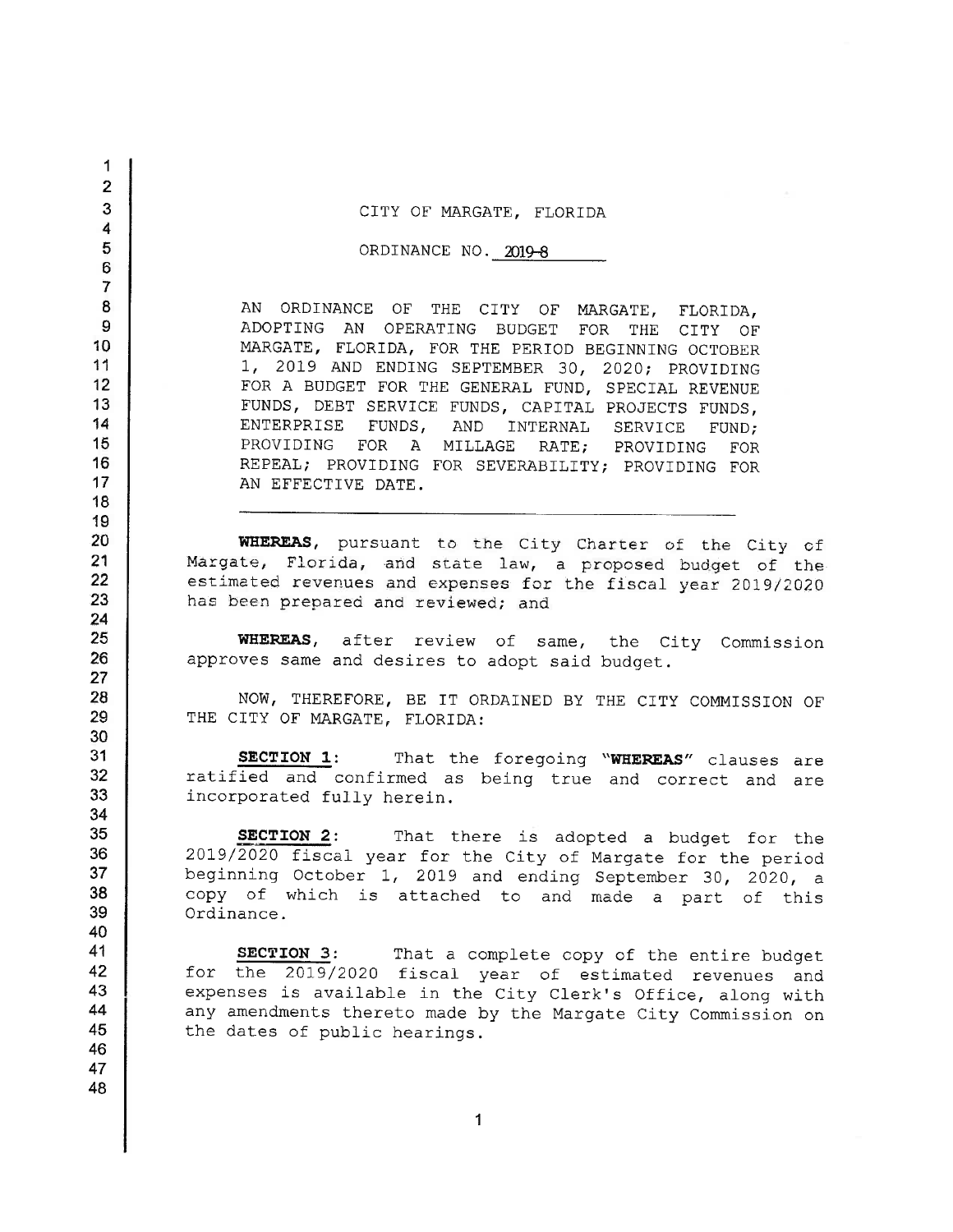SECTION 4: That the budget shall automatically be adjusted for any federal, state or county grant approved and accepted by the City Commission.

SECTION 5: That the budget shall automatically be adjusted for any outstanding encumbrances as evidenced by an authorized purchase order, or a formal commitment by the City Commission, issued prior to the end of the fiscal year.

SECTION 6: That the ad valorem tax rate of the City Margate shall be that as of determined by the City Commission, pursuant to state law.

SECTION 7: That  $a11$ ordinances or parts of ordinances in conflict are repealed to the extent of such conflict.

SECTION 8: That if any section, sentence, clause, or phrase of this Ordinance is held to be invalid or unconstitutional by a court of competent jurisdiction, then said holding shall in no way affect the validity of the remaining portions of this Ordinance.

SECTION 9: That this Ordinance shall become effective on October 1, 2019.

PASSED ON FIRST READING THIS 5 day of September 2019.

PASSED ON SECOND READING THIS 18th day of September 2019.

ATTEST:

 $\mathbf 1$ 

 $\overline{2}$ 

3

 $\overline{\mathbf{4}}$ 5

6

 $\overline{7}$ 

8

9 10

11

 $12$ 

13 14

15

16

 $17$ 18

19

20

 $21$ 

22 23 24

25

26

27

28

29

30  $31$ 

 $32$ 

33

34 35

36

37 38

39

40

41

42

43

**JOSEPH J. KAVANAGH** CITY CLERK

YOR NTHON CAGGIANO

RECORD OF VOTE - 1ST READING RECORD OF VOTE - 2ND READING

| Simone   | Yes: | Simone   | YFS |
|----------|------|----------|-----|
| Arserio  | Yes  | Arserio  | YFS |
| Schwartz | No   | Schwartz | NO  |
| Ruzzano  | No   | Ruzzano  | N)  |
| Caqqiano | Yes  | Caggiano | YFS |

 $\overline{2}$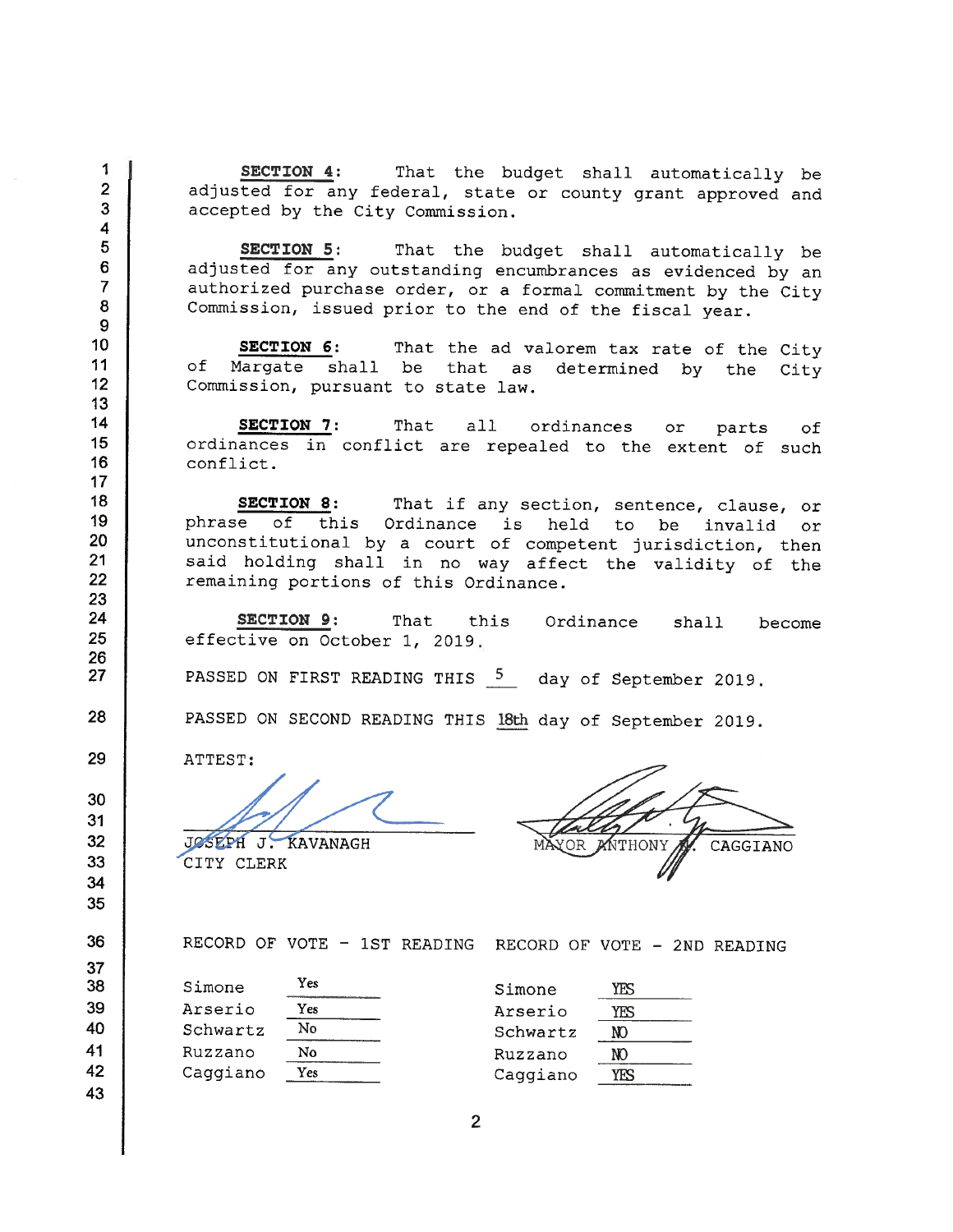## **Exhibit A - FY 2020 Budget Amendment II**

|                                                    | <b>Description</b>                                                                                                                                                                                    | Revenues/<br><b>Sources</b> | Expenditures/<br><b>Expenses/Uses</b> | Item No.       |
|----------------------------------------------------|-------------------------------------------------------------------------------------------------------------------------------------------------------------------------------------------------------|-----------------------------|---------------------------------------|----------------|
| <b>General Fund</b>                                |                                                                                                                                                                                                       |                             |                                       |                |
| Transfer from Fund Balance:                        |                                                                                                                                                                                                       |                             |                                       |                |
| Citizen Project Initiatives                        |                                                                                                                                                                                                       | 124,203                     |                                       | $1-2$          |
| City Commission - Grants & Aid                     | City Commission - Sports Sponsorships per Resolution<br>20-027 (Approved budget was \$101,500, reflected here<br>is the actual amount paid in FY 2020, remaining<br>balance will budgeted in FY 2021) |                             | 24,203                                | $\mathbf{1}$   |
| City Commission - Grants & Aid                     | City Commission - Masks/Sanitizers for Seniors per<br>Resolution 20-038                                                                                                                               |                             | 100,000                               | 2              |
|                                                    |                                                                                                                                                                                                       | 124,203                     | 124,203                               |                |
| <b>Recreation Trust Fund</b>                       |                                                                                                                                                                                                       |                             |                                       |                |
| <b>Transfer from Fund Balance</b>                  | Parks and Recreation - Capital Projects (Transfer to<br>General Capital Projects Fund 334)                                                                                                            | 44,720                      |                                       | 3              |
| Parks and Recreation - Other Uses                  | Parks and Recreation - Capital Projects (Transfer to<br>General Capital Projects Fund 334)                                                                                                            |                             | 44,720                                | 3              |
|                                                    |                                                                                                                                                                                                       | 44,720                      | 44,720                                |                |
| <b>General Capital Projects Fund</b>               |                                                                                                                                                                                                       |                             |                                       |                |
| <b>Transfer from Recreation Trust Fund</b>         | <b>Blueway Trail Improvements</b>                                                                                                                                                                     | 44,720                      |                                       | $\overline{4}$ |
| Parks and Recreation - Capital Project             | <b>Blueway Trail Improvements</b>                                                                                                                                                                     |                             | 44,720                                | $\overline{4}$ |
|                                                    |                                                                                                                                                                                                       | 44,720                      | 44,720                                |                |
| <b>Total Other Funds</b><br><b>Total All Funds</b> |                                                                                                                                                                                                       | 89,440<br>\$<br>213,643     | 89,440<br>$\mathbf{s}$<br>213,643     |                |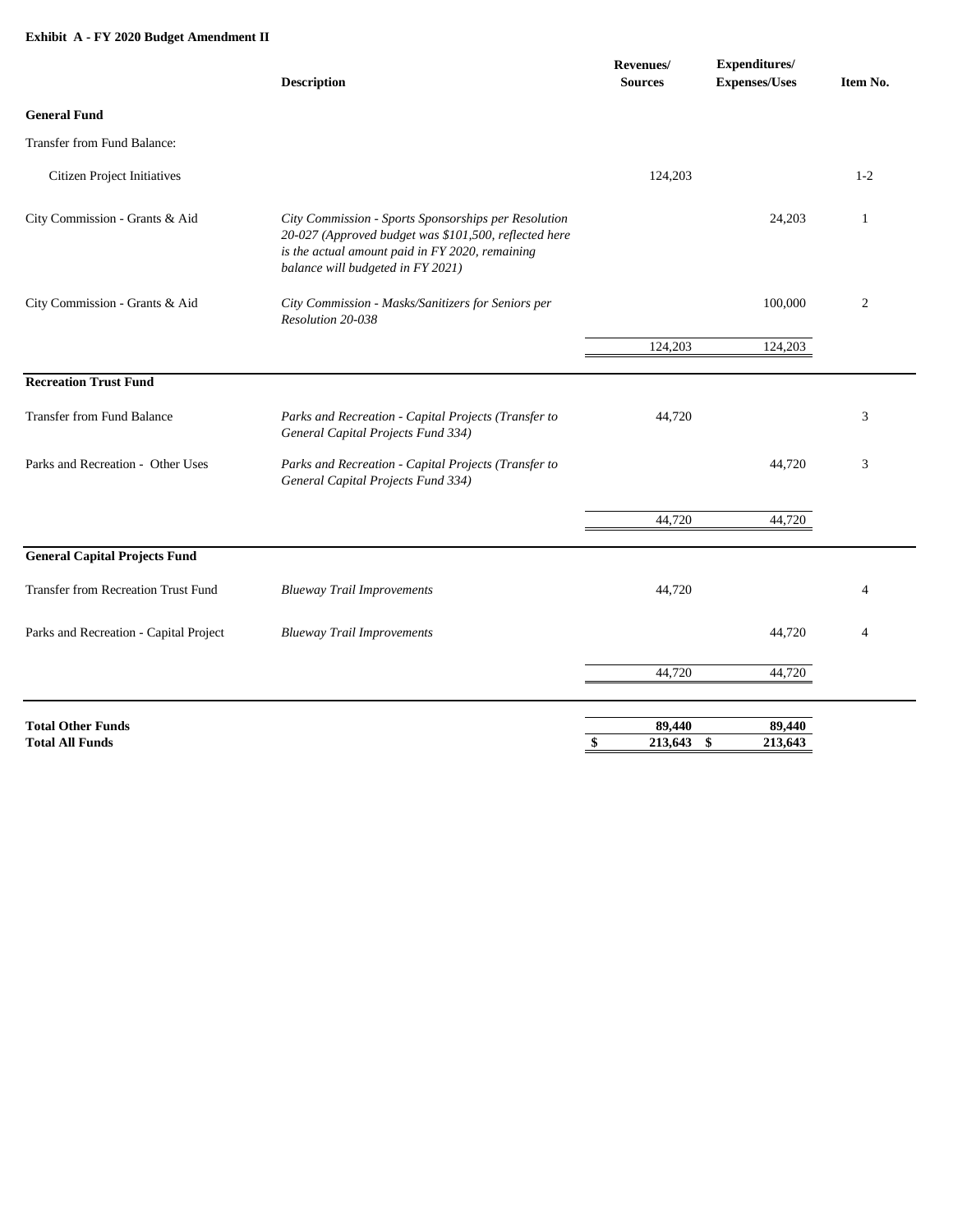## **Exhibit A - FY 2021 Budget Amendment I**

|                                           | <b>Description</b>                                                                                                                                     | Revenues/<br><b>Sources</b> | <b>Expenditures/</b><br><b>Expenses/Uses</b> | Item No. |
|-------------------------------------------|--------------------------------------------------------------------------------------------------------------------------------------------------------|-----------------------------|----------------------------------------------|----------|
| <b>General Fund</b>                       |                                                                                                                                                        |                             |                                              |          |
| Transfer from Fund Balance:               |                                                                                                                                                        |                             |                                              |          |
| Unassigned                                |                                                                                                                                                        | 120,000                     |                                              | $2 - 6$  |
| <b>State Grant</b>                        | Tree Inventory per Resolution 20-046                                                                                                                   | 20,000                      |                                              | 5        |
| Citizen Project Initiatives               | Sports Sponsorships per Resolution 20-027                                                                                                              | 77,297                      |                                              | 1        |
| City Commission - Grants & Aid            | City Commission - Sports Sponsorships per Resolution<br>20-027 (Approved budget was \$101,500 reflected here is<br>the remaining balance from FY 2020) |                             | 77,297                                       | 1        |
| City Manager - Operating                  | Community Survey                                                                                                                                       |                             | 25,000                                       | 2        |
| City Manager - Operating                  | <b>Strategic Planning</b>                                                                                                                              |                             | 25,000                                       | 3        |
| Non-Departmental - Operating              | Code Rewrite - sign code and telecommunications                                                                                                        |                             | 35,000                                       | 4        |
| Parks and Recreation - Operating          | Tree Inventory per Resolution 20-046                                                                                                                   |                             | 40,000                                       | 5        |
| Parks and Recreation - Capital            | Heater at Calypso Cove                                                                                                                                 |                             | 15,000                                       | 6        |
|                                           |                                                                                                                                                        | 217,297                     | 217,297                                      |          |
| <b>Building Fund</b>                      |                                                                                                                                                        |                             |                                              |          |
| <b>Transfer from Fund Balance</b>         | Balance Transfer to Building Expansion project in Fund<br>334                                                                                          | 500,000                     |                                              | 7        |
| Transfer to General Capital Projects Fund | Balance Transfer to Building Expansion project in Fund<br>334                                                                                          |                             | 500,000                                      | 7        |
|                                           |                                                                                                                                                        | 500,000                     | 500,000                                      |          |
| <b>CDBG</b> Fund                          |                                                                                                                                                        |                             |                                              |          |
| Grant - CDBG-CV                           | CARES ACT funding (Awarded in FY 2020, spending<br>projected for FY 2021)                                                                              | 559,321                     |                                              | 8        |
| Grants and Aid                            | CARES ACT funding (Awarded in FY 2020, spending<br>projected for FY 2021)                                                                              |                             | 559,321                                      | 8        |
|                                           |                                                                                                                                                        | 559,321                     | 559,321                                      |          |
| <b>General Capital Projects Fund</b>      |                                                                                                                                                        |                             |                                              |          |
| Transfer from Building Fund               | Balance Transfer for Building Expansion project from<br><b>Fund 113</b>                                                                                | 500,000                     |                                              | $9 - 10$ |
| <b>Building - Capital Project</b>         | <b>Building Expansion - Design</b>                                                                                                                     |                             | 200,000                                      | 9        |
| <b>Building - Capital Project</b>         | <b>Building Expansion - Construction</b>                                                                                                               |                             | 300,000                                      | 10       |
|                                           |                                                                                                                                                        | 500,000                     | 500,000                                      |          |